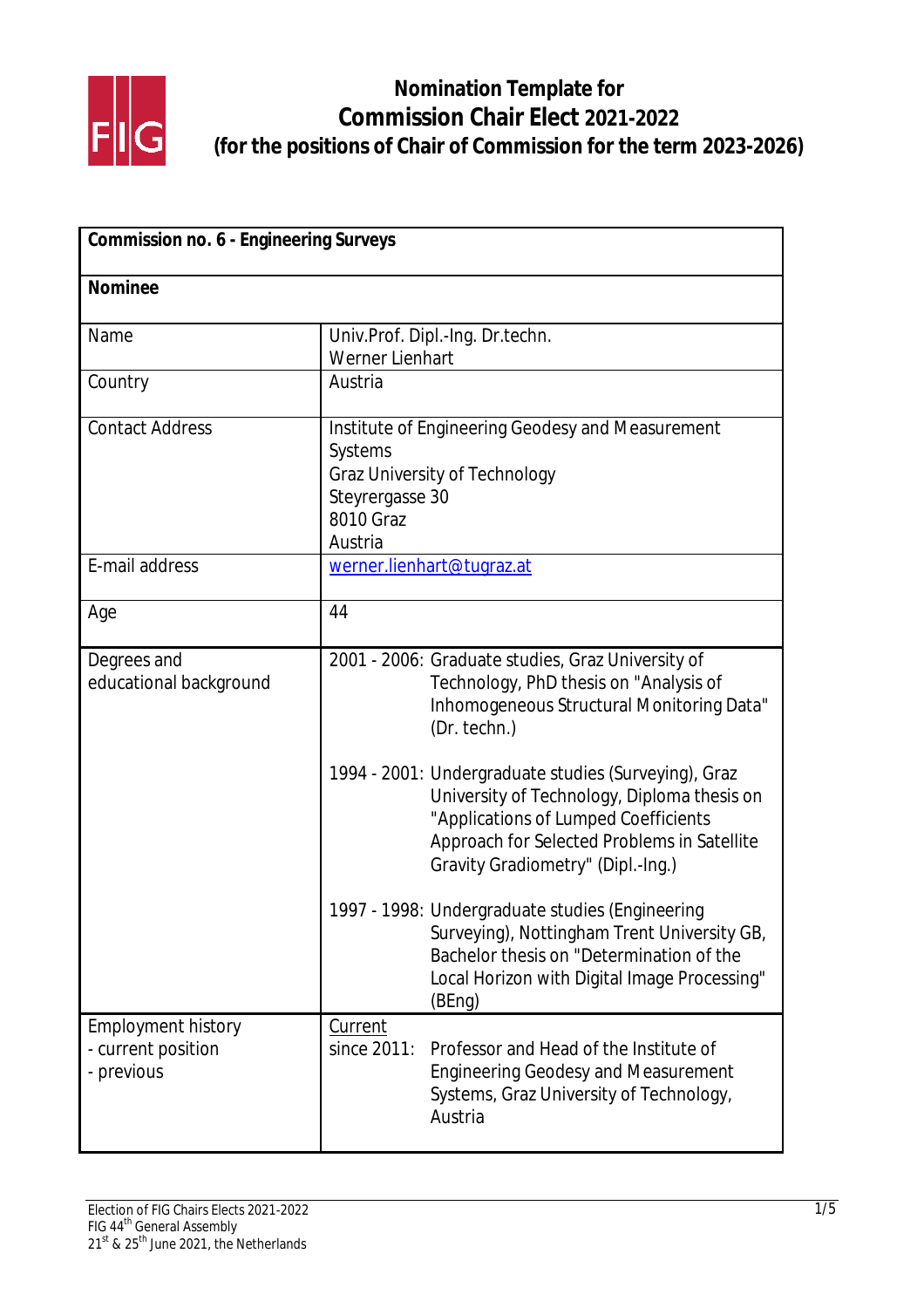

|                         | <b>Previous</b>                                                                                                                                                                                                                                                                                                                                                                                                                                                                                                                                                                                                                                                                                                                                                                     |
|-------------------------|-------------------------------------------------------------------------------------------------------------------------------------------------------------------------------------------------------------------------------------------------------------------------------------------------------------------------------------------------------------------------------------------------------------------------------------------------------------------------------------------------------------------------------------------------------------------------------------------------------------------------------------------------------------------------------------------------------------------------------------------------------------------------------------|
|                         | 2006 - 2011: Product Manager Innovation, Business Area<br>Geomatics, Leica Geosystems AG,<br>Heerbrugg, Switzerland, responsible for the<br>development of GPS1200+ Series (GPS L5 &<br>Galileo-capable GNSS Receivers and<br>Antenna) and TS15 Imaging Total Station<br>with integrated Wide-Angle Camera<br>2000 - 2006: Research Associate and University Assistant,<br>Institute of Engineering Geodesy and<br>Measurement Systems, Graz University of<br>Technology, Austria<br>1999 - 2000: Project staff member, Space Research<br>Institute (IWF), Austrian Academy of Science                                                                                                                                                                                              |
| Positions of trust      | <b>Current</b><br>$\bullet$                                                                                                                                                                                                                                                                                                                                                                                                                                                                                                                                                                                                                                                                                                                                                         |
| - current<br>- previous | <b>President of the Austrian Geodetic Commission</b><br>(ÖGK)<br>Vice Dean of the Faculty of Mathematics, Physics<br>and Geodesy at Graz University of Technology<br>(TUG)<br>Council Member of the International Society for<br><b>Structural Health Monitoring of Intelligent</b><br>Infrastructure (ISHMII)<br>Austrian Delegate of the International Organization<br>$\bullet$<br>of Standardization (ISO) TC172/SC6 (Geodetic and<br>surveying instruments)<br>Member of the Society for Calibration of Geodetic<br>$\bullet$<br>Devices (SCGD, GKGM)<br>Council Member of the Austrian Society for<br><b>Surveying and Geoinformation (OVG)</b><br>Member of the German Geotechnical Society<br>(DGGT)<br>Member of the Austrian National Committee on<br>Large Dams (ATCOLD) |
| <b>Positions in FIG</b> |                                                                                                                                                                                                                                                                                                                                                                                                                                                                                                                                                                                                                                                                                                                                                                                     |
| - current               |                                                                                                                                                                                                                                                                                                                                                                                                                                                                                                                                                                                                                                                                                                                                                                                     |
| - previous              |                                                                                                                                                                                                                                                                                                                                                                                                                                                                                                                                                                                                                                                                                                                                                                                     |
| Other activities in FIG | Participation in FIG commission 6 organized conferences<br>as participant, presenter or scientific committee member<br>of:<br>2003: 11 <sup>th</sup> FIG Symposium on Deformation                                                                                                                                                                                                                                                                                                                                                                                                                                                                                                                                                                                                   |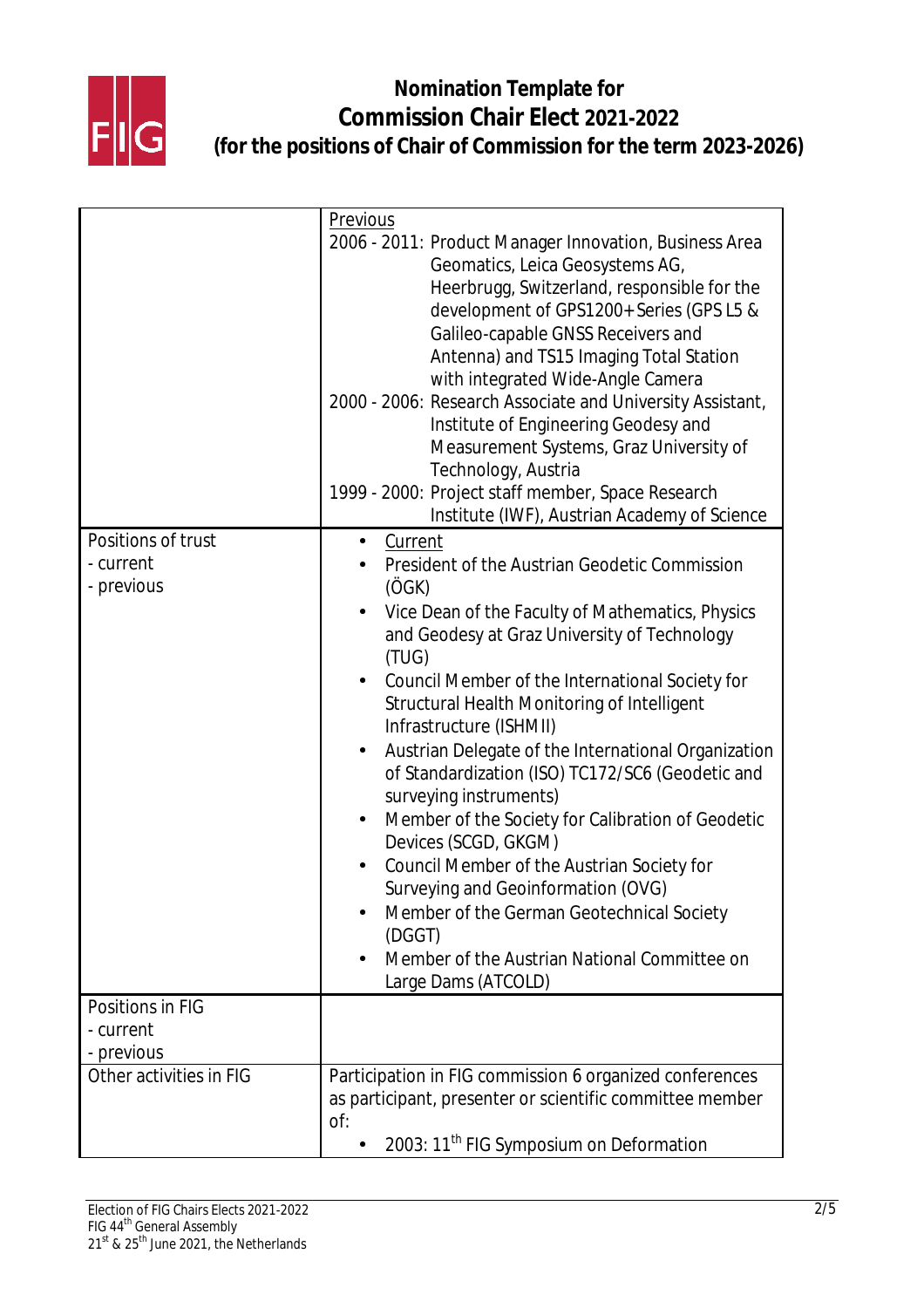

|                                    | Measurement, Santorini, Greece                                                 |
|------------------------------------|--------------------------------------------------------------------------------|
|                                    | 2011: 1 <sup>st</sup> Joint International Symposium on                         |
|                                    | Deformation Monitoring, Hong Kong                                              |
|                                    | 2016: 3 <sup>rd</sup> Joint International Symposium on                         |
|                                    | Deformation Monitoring, Vienna, Austria                                        |
|                                    | 2019: 4 <sup>th</sup> Joint International Symposium on                         |
|                                    | Deformation Monitoring, Athens, Greece                                         |
| Field of surveying discipline      | <b>Deformation Monitoring</b>                                                  |
|                                    | <b>Network Design</b>                                                          |
|                                    | Testing and Calibration of Geodetic Instruments                                |
| <b>Nominees Statement:</b>         |                                                                                |
|                                    |                                                                                |
| Why I want to be a                 | <b>Visibility of Engineering Geodesy</b>                                       |
| <b>Commission Chair and what I</b> | Increasing the role of Engineering Geodesy in modern                           |
| would like to achieve              | monitoring (Structural Health Monitoring, Condition based<br>Maintenance etc.) |
|                                    |                                                                                |
|                                    | <b>International Student Competition</b>                                       |
|                                    | Establishment of an international geodetic student                             |
|                                    | competition in Engineering Geodesy in close cooperation                        |
|                                    | with the FIG Young Surveyors Network                                           |
|                                    |                                                                                |
|                                    | <b>Dissemination</b>                                                           |
|                                    | FIG publication on guidelines for monitoring of civil                          |
|                                    | structures and natural phenomena by surveying methods                          |
|                                    |                                                                                |
|                                    | <b>Engineering Geodesy 4.0</b>                                                 |
|                                    | Setting up a new working groups or task forces which                           |
|                                    | cover modern aspects of Engineering Geodesy e.g.                               |
|                                    | Conceptual: BIM, Digital Twins                                                 |
|                                    | <b>Algorithmic: Machine Learning</b>                                           |
|                                    | Visualization of data and interaction with data: AR,                           |
|                                    | <b>VR</b>                                                                      |
| What I can offer to FIG in         | Experience in the development, installation and operation                      |
| support of the aims and            | of monitoring systems of natural phenomena and civil                           |
| objectives of the Commission       | infrastructure. Currently I am responsible for                                 |
|                                    | The permanent on-line monitoring of a landslide                                |
|                                    | The permanent on-line monitoring of a pipeline                                 |
|                                    | The permanent on-line monitoring of a tunnel                                   |
|                                    | The permanent on-line monitoring of a retaining                                |
|                                    | wall                                                                           |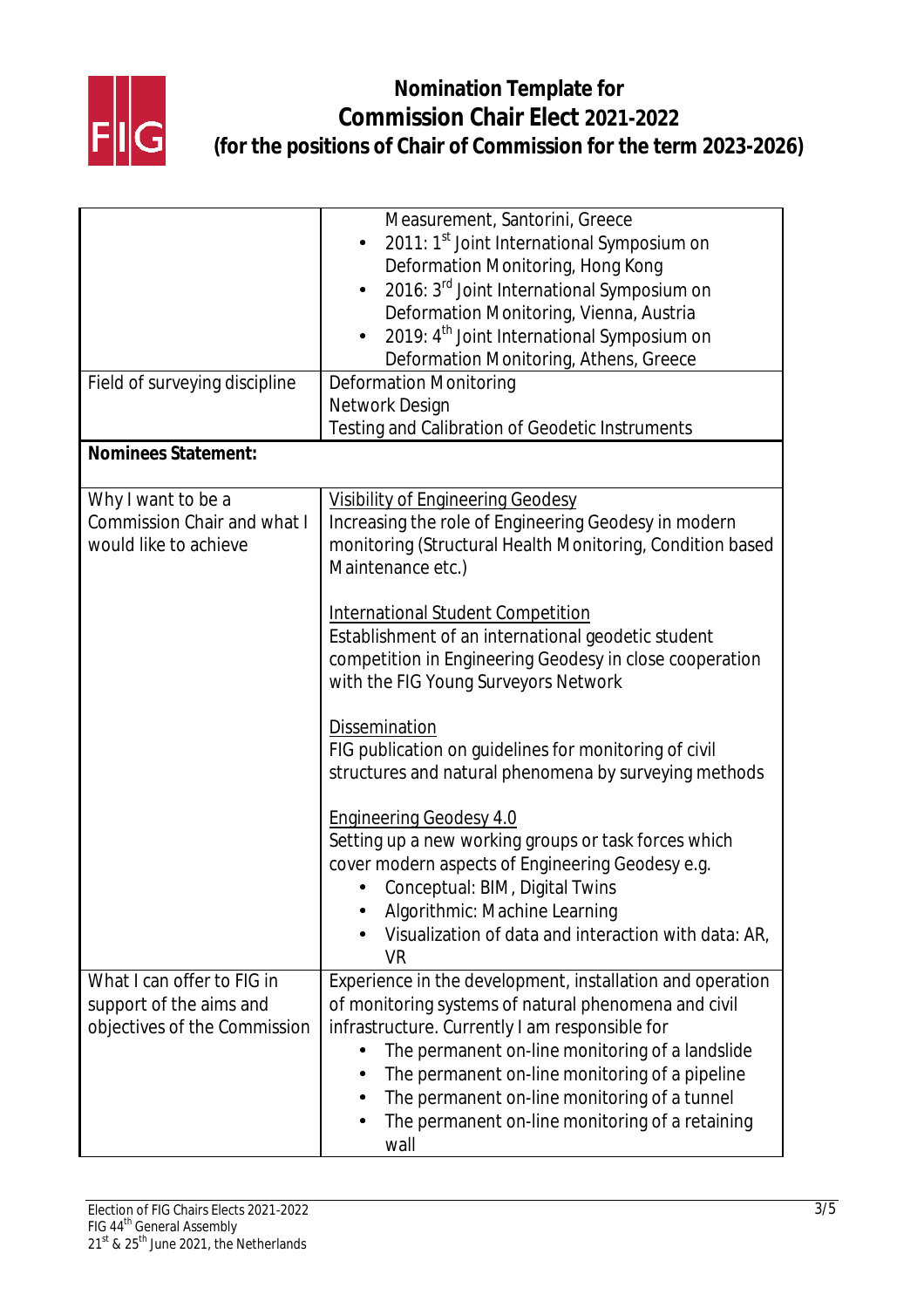

|                                        |                                                                                                       | Additional several epoch-based monitoring<br>$\bullet$                                                                                                                                                                                                                                                                                                                                                      |
|----------------------------------------|-------------------------------------------------------------------------------------------------------|-------------------------------------------------------------------------------------------------------------------------------------------------------------------------------------------------------------------------------------------------------------------------------------------------------------------------------------------------------------------------------------------------------------|
|                                        |                                                                                                       | systems of water dams, bridges etc.                                                                                                                                                                                                                                                                                                                                                                         |
|                                        |                                                                                                       | Practical experience (laboratory investigations and field<br>applications) with a wide range of sensors including: totals<br>stations, static and mobile laser scanners, tilt sensors,<br>fibre optic sensors, geodetic gyroscopes, GNSS sensors,<br>accelerometers etc.                                                                                                                                    |
|                                        |                                                                                                       | International scientific network with regards to<br>deformation monitoring e.g. Council Member of the<br>International Society of Structural Health Monitoring of<br>Intelligent Infrastructure (ISHMII), Member of German<br>Geotechnical Society, President of Austrian Geodetic<br>Commission etc. This network helps to transfer knowledge<br>especially in the development of standards and quidelines |
| My key skills                          |                                                                                                       | Strong technical background<br>Capable of leading an organization (I am head of institute<br>and president of the Austrian Geodetic Commission,<br>Communicative                                                                                                                                                                                                                                            |
| Any other general comments             |                                                                                                       |                                                                                                                                                                                                                                                                                                                                                                                                             |
|                                        |                                                                                                       |                                                                                                                                                                                                                                                                                                                                                                                                             |
| Nominator                              |                                                                                                       |                                                                                                                                                                                                                                                                                                                                                                                                             |
| Name of<br>member<br>Association       |                                                                                                       | OVG- Austrian Society for Surveying and Geoinformation                                                                                                                                                                                                                                                                                                                                                      |
| Name and title<br>of contact<br>person | Dipl.-Ing. Julius Ernst<br>President                                                                  |                                                                                                                                                                                                                                                                                                                                                                                                             |
| Contact<br>address                     | <b>Austrian Society for Surveying and Geoinformation</b><br>1020 Wien, Schiffamtsgasse 1-3<br>Austria |                                                                                                                                                                                                                                                                                                                                                                                                             |
| <b>Email address</b>                   | julius.ernst@bev.qv.at<br>office@ovq.at                                                               |                                                                                                                                                                                                                                                                                                                                                                                                             |
| Nominator's statement                  |                                                                                                       |                                                                                                                                                                                                                                                                                                                                                                                                             |
| Why the                                | Traditionally, the Austrian Society for Surveying and                                                 |                                                                                                                                                                                                                                                                                                                                                                                                             |
| association                            | Geoinformation (OVG) has a close cooperation with the FIG.                                            |                                                                                                                                                                                                                                                                                                                                                                                                             |